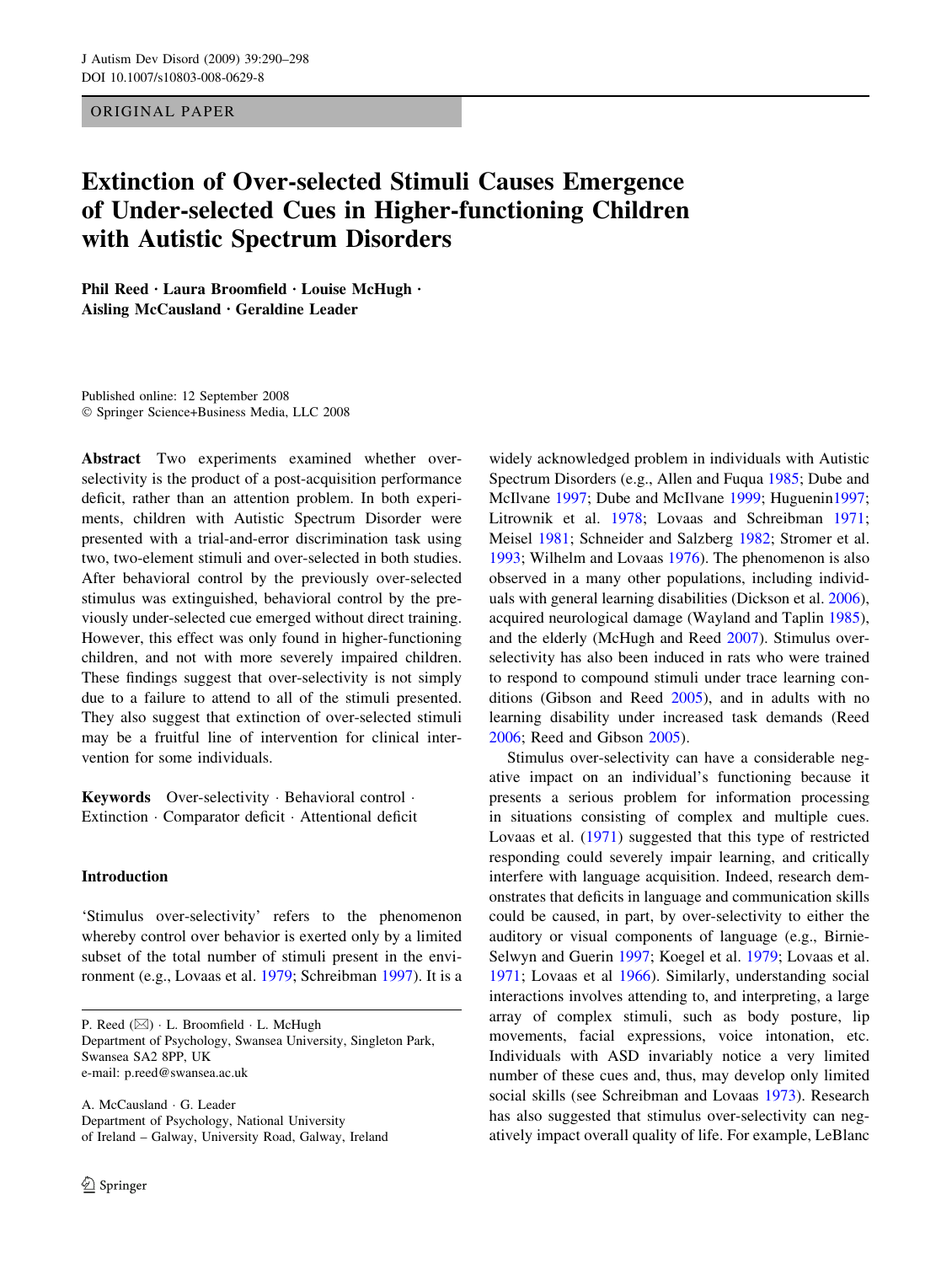et al. [\(2005](#page-7-0)) reported that individuals with ASD exhibit a limited ability to monitor external and internal cues simultaneously, which may potentially lead to problems such as incontinence.

Several theories of stimulus over-selectivity have been proposed, and many of these theories focus on deficits in attention (e.g., Dube and McIlvane [1999;](#page-7-0) Dube et al. [1999](#page-7-0)). Such theories suggest that over-selectivity is the result of a failure to attend to all the parts of a complex stimulus when it is first presented. If an individual attends to only a limited number of elements of a compound stimulus, only these elements, and not all elements, will acquire control over behavior. In support of such a suggestion, analysis of eye movements in children with learning disabilities, who also exhibit stimulus over-selectivity, reveal that these children do not scan all the stimuli present (Dube et al. [1999](#page-7-0)). Similar findings have been reported for populations with ASD (see Anderson et al. [2006;](#page-7-0) Van der Geest et al. [2002](#page-8-0)). However, it should be noted the literature has yielded some inconsistent results (cf. Kemner and Van Engeland [2006](#page-7-0)), and that analysis of eye movements is only imperfectly correlated with attention (Remington [1980](#page-8-0)).

In fact, there are numerous other possible theories that may explain stimulus over-selectivity. The term 'comparator' refers to the comparison between potentially relevant stimuli at the time of performance (not at the time of learning), which selects the most appropriate stimulus for the individual to act upon (see Miller and Matzel [1988](#page-7-0)). A comparator theory of over-selectivity might suggest that learning about the elements of a compound stimulus is not differentially impaired in those with ASD, but that individuals with ASD have a comparator which is over-sensitive to slight differences in the importance of stimuli that have previously been learned about as predicting outcomes in particular contexts. As a consequence, at the time of test, when selection concerning which stimulus to respond to is made, behavior is much more likely to be controlled by only some of these elements, which are selected due to their apparent superiority to the other stimuli. With a less sensitive comparator, many more stimuli may be judged to be of 'similar' importance, and less over-selectivity would be noted.

The comparator theory of stimulus over-selectivity in ASD makes a unique prediction that is not inherent in other theories, in that it suggests that post-learning manipulations (i.e. extinction) of the previously over-selected cue should influence (enhance) subsequent control exerted by the under-selected cue, and, thus, aid more adaptive performance. If this is the case, it follows that the previously under-selected cue must have been attended to, and processed, initially, but that it did not come to acquire control over responding at a later point in time.

Research from the animal conditioning literature supports the notion that cues which do not appear to control behavior subsequently can demonstrate behavioral control if the cues that are controlling behavior are extinguished (e.g., Kaufman and Bolles [1981;](#page-7-0) Matzel et al. [1985;](#page-7-0) Reed and Reilly [1990](#page-8-0); Reilly et al. [1996;](#page-8-0) Willkie and Masson [1976](#page-8-0)). For example, Kaufman and Bolles ([1981\)](#page-7-0) trained rats in a conditioned fear paradigm. Their results showed that the rats displayed negligible arousal to a noise stimulus when it was presented in conjunction with a light prior to an electric shock. Instead, significant levels of fear were noted to the light stimulus. However, after the light was extinguished, fear of the noise was revealed without further training. This finding suggests that although the rats had learned about the noise during training, it had not come to control behavior. This finding is especially noteworthy given the recent suggestion that such procedures can be used to model over-selectivity (Gibson and Reed [2005](#page-7-0)).

Similar post-acquisition emergence effects have been noted in a population of typically developing adults (Broomfield et al. [2008a\)](#page-7-0). Individuals were presented with a match-to-sample task using two, three-element stimuli, and were trained to criterion. Subsequent investigation revealed that, under conditions of increased cognitive load, one of the three stimulus elements exerted greater stimulus control than the others (see also Reed and Gibson [2005\)](#page-8-0). After extinction of this element, the remaining elements demonstrated elevated control over matching performance in the absence of any further training. However, although this post-acquisition emergence effect supports a comparator view of over-selectivity, such an effect has not been demonstrated in a sample with ASD. Additionally, neither has it been established whether such an effect would emerge with individuals with ASD who had both milder and more severe impairments. The investigation of such a basic effect, and its generality, is the aim of the current report.

## Experiment 1

Experiment 1 aimed to explore whether over-selectivity could be found in a population with ASD using a simple discrimination task. This finding has been noted previously (see Koegel and Wilhelm [1973](#page-7-0)), but it was thought important to replicate the effect as there are few demonstrations of this effect in populations with ASD using such a procedure. The second aim was to extend the findings noted by Broomfield et al. ([2008a](#page-7-0)), which demonstrated that previously under-selected stimuli can come to control behavior, when previously over-selected cues are extinguished. This would show that the results reported by Broomfield et al. ([2008a](#page-7-0)), regarding extinction, could be generalized to a population with ASD. Should such a pattern of results be noted, it would suggest that overselectivity is not simply the product of a deficit with initial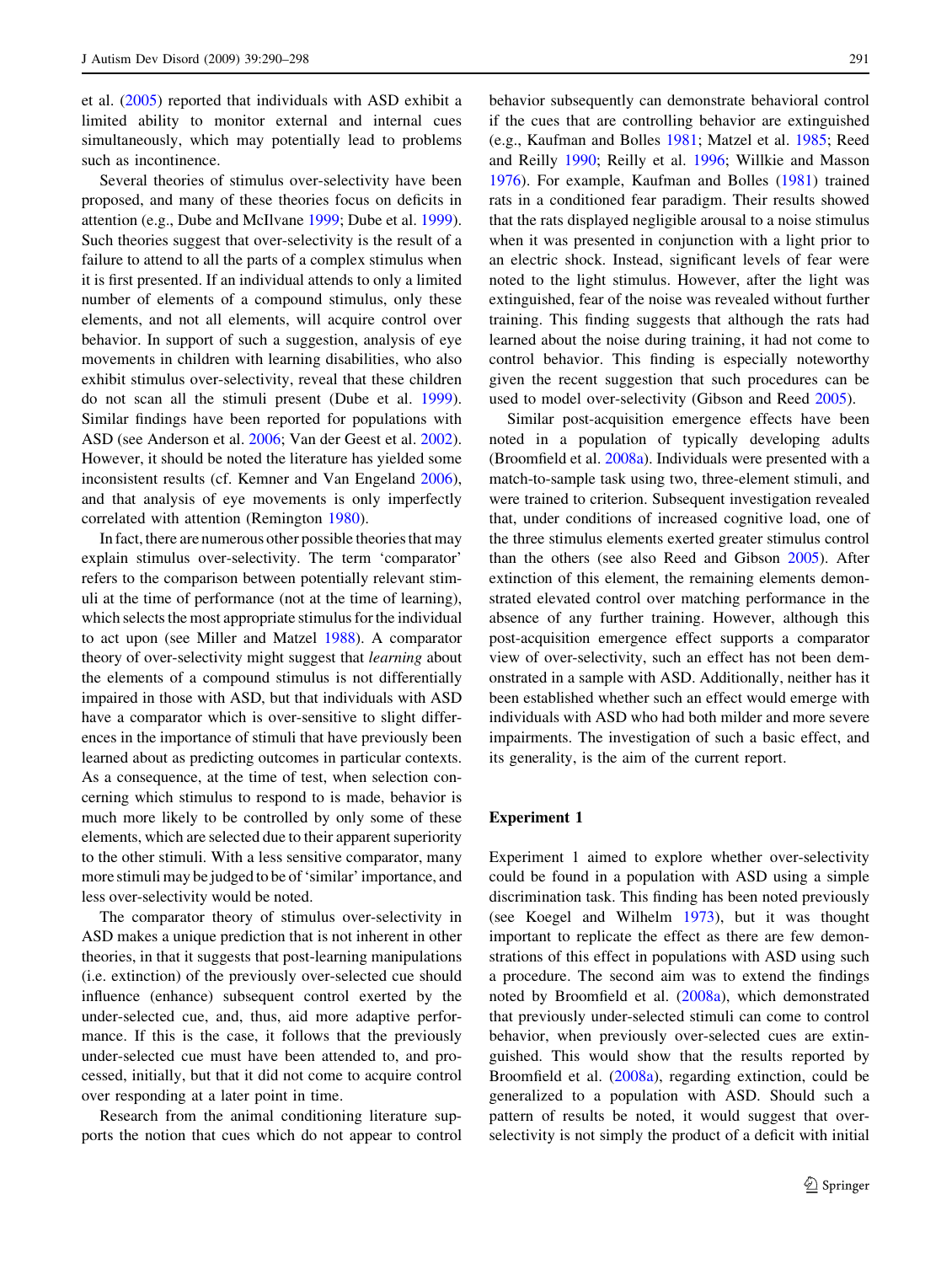attention (Lovaas et al. [1971\)](#page-7-0), but could reflect a postconditioning influence over behavior, such as suggested by a comparator theory (Miller and Matzel [1988](#page-7-0)).

#### Method

## Participants

Fourteen participants with ASD participated in this study (12 males and 2 females). The participants were aged between 7 and 15 years, and were randomly assigned to either the experimental group (mean age  $= 9.1$ , SD  $= 2.9$ ), or the control group (mean age  $= 9.9$ , SD  $= 2.4$ ). All the participants had a diagnosis of autistic disorder (DSM-IV), which was made by a specialist pediatrician following referral from a general practitioner, both of whom were independent from this study. All participants had high functioning ASD, and all had the use of communicative speech, however, three of the children displayed echolalia. The mental age scores of the participants on the British Picture Vocabulary Scale ranged from 3.1 to 14.0 for the experimental group (mean  $= 8.1$ , SD  $= 4.0$ ), and from 5.1 to 15.0 for the control group (mean =  $8.5$ , SD = 3.9). These BPVS scores would give an approximate IQ of 88 for the experimental group, and 86 for the control group.

#### Apparatus and Materials

The British Picture Vocabulary Scale (Dunn et al. [1982\)](#page-7-0) was administered prior to testing in order to attain a measure of the children's mental age. This test is standardized for use on children in the UK between 3 and 17 years old. It has an internal reliability of 0.93, and correlates at 0.59 with the Reynell Comprehension Scale (Dunn et al. [1997](#page-7-0)). This method of assessment does not require the child to speak, write, or read, but, like the Peabody Picture Vocabulary Scale, from which it is derived, the child simply points to the picture cards as requested.

Stimulus cards measuring 15 cm by 10 cm were also employed. The picture stimuli that were used as the elements in the experiment were: 'a hand', 'a cup and saucer', 'a bed', and 'a butterfly'. Four additional cards, of the same size, depicted one of the elements of the compound stimulus, and four other cards contained novel stimuli. The novel stimuli pictures were: 'a bus', 'a packet of crayons', 'a sock', and 'a cat'.

#### Procedure

The experiment was conducted in a quiet class room free from distraction in the child's school. A classroom assistant familiar with the child was also present during testing.

#### Training Phase

In this phase, the participants were either rewarded for picking the 'hand and teacup' over the 'bed and butterfly', or for selecting the 'bed and butterfly' over the 'hand and teacup'. The rewarded stimuli were counterbalanced across participants to avoid any of the results being the product of some stimuli being intrinsically more salient than others. The stimuli were presented to the children, with a verbal instruction to pick a card. Verbal feedback in the form of the spoken word ''yes'' signaled to participants that they had responded appropriately (i.e., had pointed to the correct card). The positions of the cards were randomized, in that 50% of the time the correct card was presented on the left, and 50% of the time it was presented on the right. During the training phase, the reinforced compound 'AB' was always paired with the non-reinforced compound 'CD'. Participants were said to have acquired the training discrimination once they had responded correctly 10 times.

#### Test Phase

During the test phase of the experiment, participants were presented with two cards simultaneously, each one comprising of just one picture from the compound stimulus. The pictures were paired so that the participants had a choice of reinforced stimuli or non reinforced stimuli, so either stimulus 'A' or stimulus 'B' from the previously reinforced stimulus were paired with either stimulus 'C' or stimulus 'D' from the previously non-reinforced compound. There were five trials for each combination of previously positively reinforced and negatively reinforced components (i.e., 'A vs. C', 'A vs. D', 'B vs. C', 'B vs. D'). Altogether, there were 20 trials involving the components of the compound stimuli. No feedback was provided during test trials.

#### Extinction Phase

The card that was selected the most in the testing phase (i.e., the over-selected stimulus) was determined (i.e., 'A' or 'B'). During the extinction phase, for participants in the experimental group, further training trials were conducted involving the over-selected stimulus, and a previously unseen novel stimulus. The over-selected stimulus was paired with one of four novel stimuli. The over-selected stimulus was placed down simultaneously with the novel stimuli. Participants were rewarded for choosing the novel stimulus, and not the over-selected stimulus. This continued until the participants choose the novel stimuli 10 times consecutively. For the participants in the control group, the over-selected card was not determined. During this phase of the study, these participants were shown the novel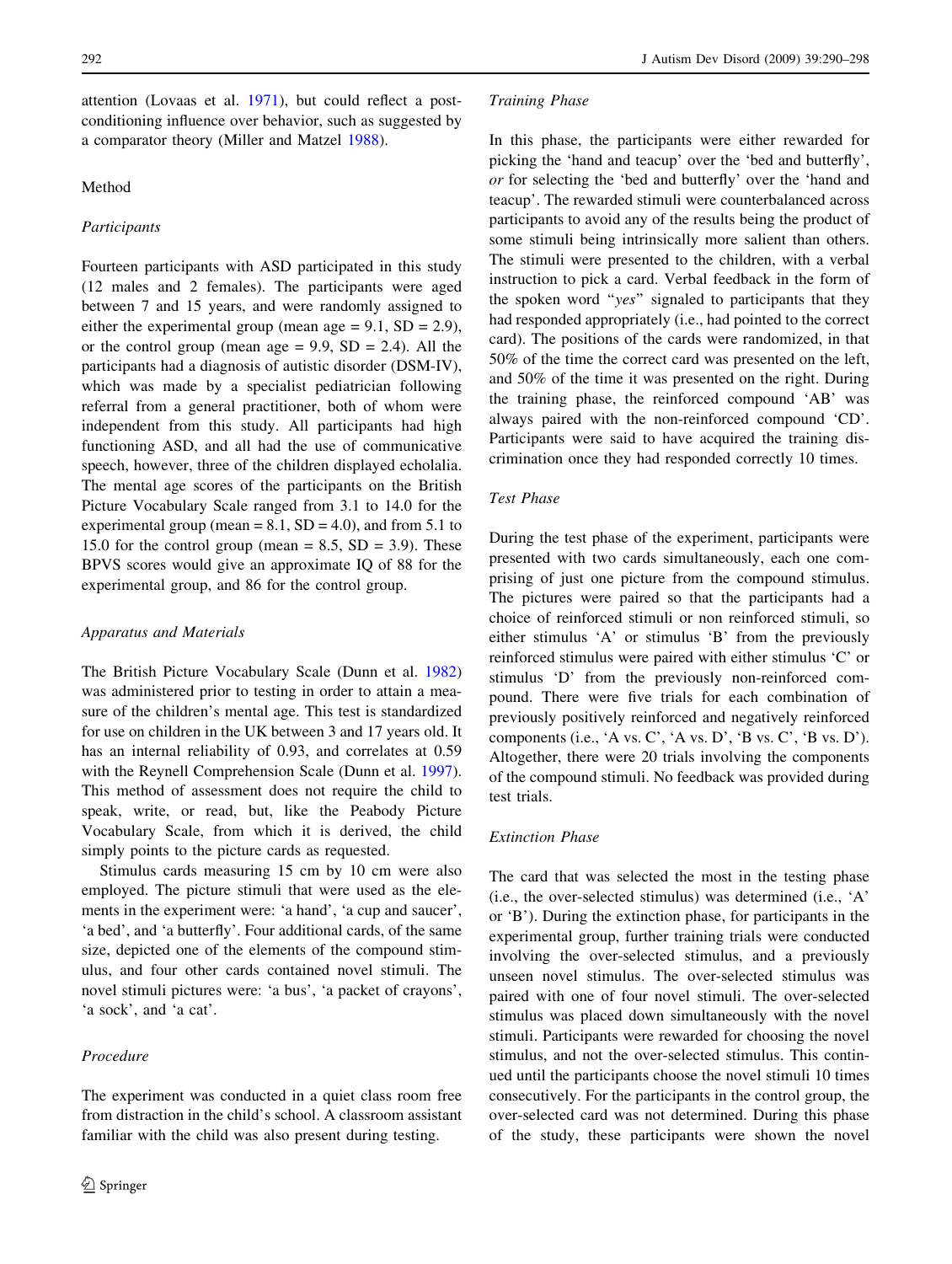stimuli paired together. Of the pairs, one of the cards was given feedback of ''yes'', while the other was given feedback ''no''. No card was extinguished.

#### Retesting Phase

The same test procedure was used as in the first testing phase.

#### Results and Discussion

The control participants on average took 22.9 ( $\pm$ 10.4) trials during training to choose the 'positive' card 10 times consecutively, while the experimental group took 15.1  $(\pm 8.9)$  trials to reach criterion. This difference was not statistically significant,  $p > 0.05$ .

During the first test, the percentage of times that each element from the positive compound was chosen when presented along with an element from the negative compound was calculated. When comparing the most and least chosen stimuli from the reinforced card, there was a large difference between the most and least selected stimulus for both groups, with no discernable difference between the two groups. The participants that were to become the experimental group had a mean percentage for the mostselected stimuli of 75.7  $(\pm 20.7)$ , and a mean for the leastselected stimuli of 47.1 ( $\pm$ 27.5). The participants that went on to be the control group had a mean score of the most selected stimuli of 75.7 ( $\pm$ 23.7), and a mean score of 61.4  $(\pm 26.7)$  for the least-selected stimuli.

A two-way, mixed-model analysis of variance (ANOVA), with stimulus type (most versus least) as a within-subjects factor, and group (experimental versus control) as the between-subject factor, revealed that stimulus type was statistically significant,  $F(1,12) = 10.43$ ,  $p \, < 0.01$ , but neither the main effect of group, nor the interaction of the two factors, were statistically significant,  $Fs<1$ . Thus, the participants showed a significant degree of over-selectivity, which replicates previous demonstrations of stimulus over-selectivity in children with ASD (Koegel and Wilhelm [1973;](#page-7-0) Dickson et al. [2006](#page-7-0)).

Figure 1 displays the mean difference between the preand post-extinction scores for the most-selected and leastselected stimuli in both groups. In the experimental group, the previously over-selected, and now extinguished, stimulus was chosen less, and the previously under-selected stimulus was chosen more, in the retest phase than in the initial test phase. This was not the case in the control group. A two-way, mixed-model ANOVA (stimulus type and group) showed that the main effect of stimulus type was not statistically significant,  $p > 0.05$ , nor was the main effect of group,  $F \, < 1$ . However, the interaction between group and stimulus type was statistically significant,



Fig. 1 Results from Experiment 1. Mean difference in pre- and postextinction scores for the most and least chosen stimuli for the experimental group (most-selected stimulus extinguished), and control group (no extinction)

 $F(1,12) = 4.65$ ,  $p < 0.05$ . Simple effect analyses revealed a statistically significant difference between the most and least stimuli for the experimental group,  $F(1,12) = 8.99$ , p  $< 0.05$ . For the control group, the difference between the most and least selected stimuli was not significant,  $F\leq 1$ . The emergence of the previously under-selected stimulus, in the experimental group, when tested against zero, was statistically significant,  $t(6) = 4.26$ ,  $p < 0.005$ , but for the control group the emergence effect was not significantly different from zero,  $t < 1$ .

Thus, the main novel finding to emerge from Experiment 1 was that behavioral control exerted by previously underselected stimuli emerged after extinction of the previously over-selected stimuli in a population with ASD. Following the extinction phase for the experimental group, behavioral control exerted by the under-selected cue was noted to emerge. In the control group, there was no emergence of control by the under-selected stimulus. These results show that the removal of control by the more salient cue can facilitate an initially less powerful stimulus element to control behavior. This finding mirrors those noted in a nonclinical population (Broomfield et al. [2008a](#page-7-0)), the animal literature (e.g., Kaufman and Bolles [1981\)](#page-7-0), and also from the human retrospective revaluation literature (e.g., Dickinson and Burke [1996\)](#page-7-0). Such results suggest that under-selected cues do not fail to control behavior because they are not learnt about during training. If the deficit were purely attentional, then there would be no emergence of behavioral control. Thus, over-selectivity cannot simply be attributed to an inability to attend to more than one stimulus.

# Experiment 2

Experiment 1 extended the findings reported by Broomfield et al. [\(2008a\)](#page-7-0); that is, previously under-selected cues come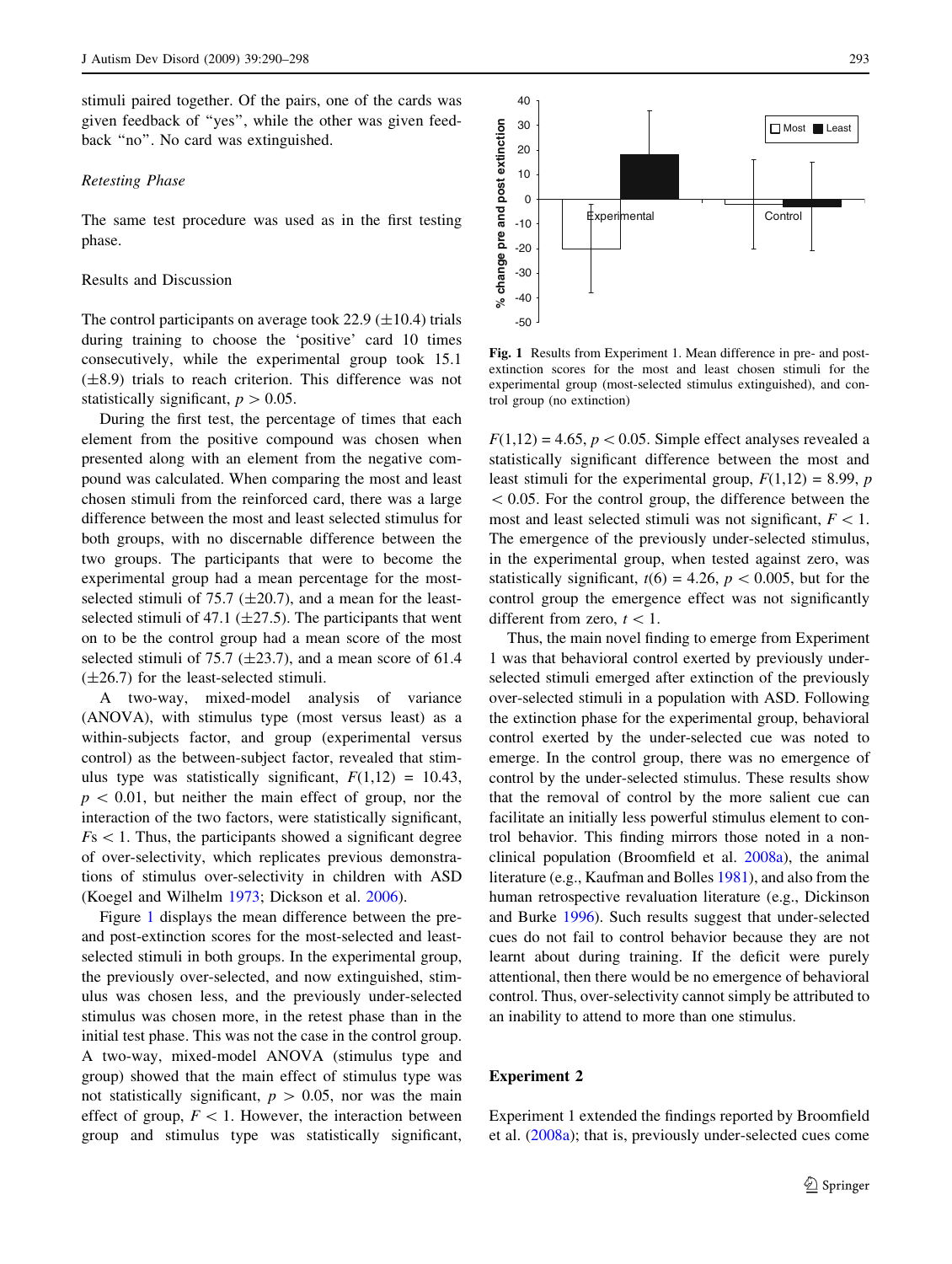to control behavior when previously over-selected cues are extinguished. However, Experiment 1 used a clinically relevant population, whereas previous demonstrations of this type of effect have been with typically developing individuals (Broomfield et al. [2008a;](#page-7-0) Dickinson and Burke [1996\)](#page-7-0). The aim of the second experiment was to further explore this effect in an ASD population. In particular, it aimed to explore whether this finding could be obtained using both children with ASD who were higher functioning (as in Experiment 1), and those who were lower functioning.

In fact, there is reason to be cautious about assuming that the current post-conditioning procedure will be universally effective in restoring control by the previously under-selected stimuli. For example, McHugh and Reed [\(2007](#page-7-0)) noted that with a very elderly, non-clinical, population there was no emergence following extinction of an over-selected cue, whereas, emergence did occur for younger and more cognitively high-functioning group. Reed [\(2006](#page-8-0)) suggested that while performance or memory factors may well be important, there were also suggestions that attentional aspects may play a role in over-selectivity, and it may be that lower functioning individuals would have deficits that would encompass both types of problem.

If it were the case that individuals with ASD who were relatively higher functioning display over-selectivity due to a performance deficit, then they should replicate the extinction-induced post-conditioning recovery in behavioral control exerted by the previously under-selected stimulus shown in Experiment 1. However, if lower functioning individuals display an initial pre-conditioning attentional deficit, then such an extinction-induced recovery would not be seen (there being no suppressed learning about the under-selected stimulus to reveal by extinction of the over-selected stimulus).

#### Method

#### Participants

Eighteen participants with ASD participated in this study. All the participants had a diagnosis of an ASD (autistic disorder, DSM-IV), which was made by a specialist pediatrician following referral from a general practitioner, both of whom were independent from this study. The study employed a between-subjects design, with nine participants (all male) in the higher functioning ASD group, and nine participants (nine male and one female) in the lower functioning ASD group.

The mean chronological age for the higher functioning group was 11 years (range 9–13). The mean BPVS score for the children in the high functioning group was 8.5  $(\pm 2.19, \text{ IQ} = 77)$ . All participants had very similar characteristics to those described in Experiment 1. The mean chronological age for the lower functioning group was 11 years (range 7–17). The mean BPVS score for the children in the lower functioning group was  $3.3 \ (\pm 1.4, 10$ = 29). Generally, the children in this group had moderate to severe autistic symptoms, and displayed problems attending to environmental and social cues. The majority of the children had not formed any friendships with other children in the school, and did not imitate other children at play. All of the children had some speech, but one child used at least 15 but fewer than 30 spontaneous phrases daily to communicate. Four children used five or less words per day to spontaneously communicate wants or needs.

#### Apparatus and Procedure

The materials used, and the procedure of the study, were an exact replication of Experiment 1. All of the participants were presented with the training, testing, extinction, and retesting phases described in Experiment 1.

## Results and Discussion

The participants in the higher functioning group took an average of 19.7 ( $\pm$ 12.7) trials during training to choose the positive card 10 times consecutively. The lower functioning group took 25.8  $(\pm 13.8)$  trials to reach criterion. Although, as might be expected, there was numerically more training needed to reach criterion for the lower functioning group, there was no statistically significant difference between these scores,  $t \, < 1$ .

During the first test, when comparing the most and least chosen stimuli from the reinforced card, there was a large difference between the most and least selected stimulus for both groups, there were few differences between the two groups. The higher functioning group had a mean percentage chosen score for the most-selected stimuli of 76.7  $(\pm 15.7)$ , and a mean for the least-selected stimuli of 57.8  $(\pm 17.3)$ . The lower functioning group had a mean score of the most selected stimuli of 78.1  $(\pm 12.1)$ , and a mean score of 41.7  $(\pm 20.8)$  for the least-selected stimuli. A two-way, mixed-model ANOVA (stimulus type and group), revealed that stimulus type was statistically significant,  $F(1,16) =$ 18.72,  $p < 0.01$ , but neither the main effect of group, nor the interaction of the two factors, were statistically significant,  $Fs<1$ . Thus, all participants showed a significant degree of over-selectivity, irrespective of their ASD severity. This corroborates and extends the findings from Experiment 1, as well as replicating previous demonstrations of stimulus over-selectivity in children with ASD (Koegel and Wilhelm [1973;](#page-7-0) Dickson et al. [2006](#page-7-0)).

It may also be worthy of note that the current findings suggest that intellectual functioning in itself is not strongly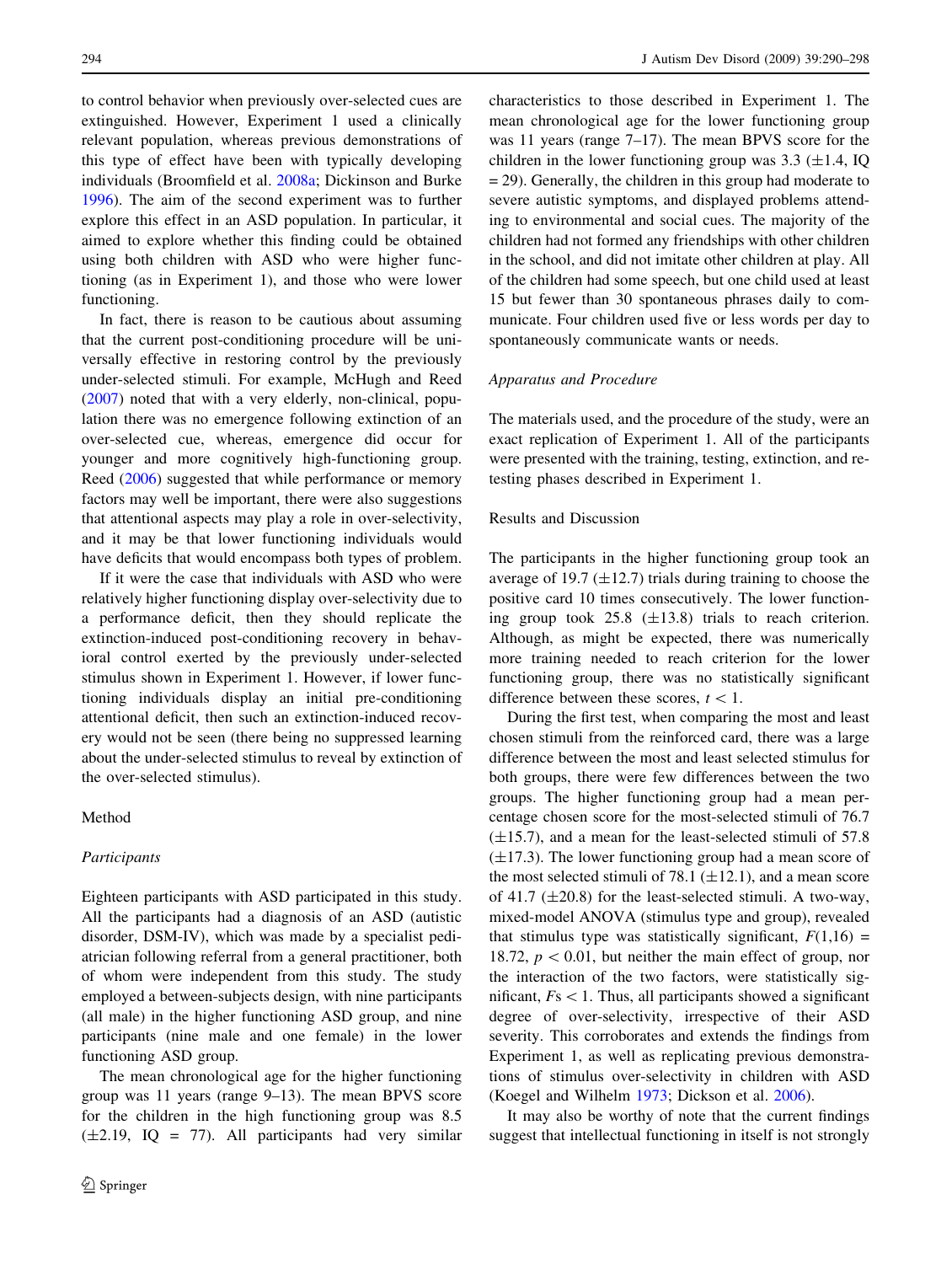predictive of the emergence of over-selectivity, as the two groups were not reliably different in the degree of overselectivity that they exhibited. In this finding the current report supports those of Frankel et al. [\(1984\)](#page-7-0) who found no correlation between IQ and over-selectivity. However, caution must be attached to any such conclusion, especially given that there was a numeric difference toward greater over-selectivity in the lower functioning group, which may have revealed statistical significance with a greater sample size (see Schover and Newsom [1976](#page-8-0); Wilhelm and Lovaas [1976\)](#page-8-0).

The mean percentage change from the test to the retest phase was calculated for both groups by taking the test score from the retest score, and these difference scores are shown in Fig. 2. Inspection of Fig. 2 shows that, for the higher functioning group, the most chosen stimulus was chosen less in the retest phase than in the test phase, and there was an increase in the control exerted by the previously under-selected stimulus. In contrast, for the lower functioning group, while there was a reduction in the control exerted by the previously over-selected, and now extinguished, stimulus, there was no corresponding increase in control exerted by the previously under-selected stimulus.

A two-factor, mixed-model ANOVA (stimulus type  $\times$ group) revealed that stimulus type was statistically significant,  $F(1,16) = 26.06$ ,  $p \, < \, 0.0001$ . Group was not statistically significant,  $p > 0.05$ , and that there was a statistically significant interaction between the factors,  $F(1,16) = 3.99$ ,  $p < 0.05$ . Simple effect analyses revealed a statistically significant difference between the most and least stimuli for both groups, smallest  $F(1,16) = 7.37$ ,  $p<0.05$ . The emergence of the previously under-selected stimulus, in the higher functioning group, when tested against zero, was statistically significant,  $t(8) = 7.26$ ,



Fig. 2 Results from Experiment 2. Mean difference in pre- and postextinction scores for the most and least chosen stimuli for the high functioning group, and low functioning group

 $p \lt 0.005$ , but for the lower functioning group the emergence effect was not significantly different from zero,  $t < 1$ .

These data corroborate, on the one hand, that extinction of a previously over-selected stimulus will lead, not only to a reduction in the behavioral control exerted by that stimulus, but also to a subsequent emergence of behavioral control by a previously under-selected stimulus. This emergence of behavioral control occurred in the absence of direct training for the under-selected stimulus, and supports previous demonstrations of such effects (Dickinson and Burke [1996](#page-7-0); present Experiment 1). These findings support a comparator view of these effects, rather than a purely attentional-deficit view (e.g., Dube and McIlvane [1999](#page-7-0)). On the other hand, these results also suggest a limitation to the generality of this finding, in that no such emergence of behavioral control was noted in a lower functioning ASD sample. This was despite the extinction effect being at least as pronounced in this lower functioning group as in the higher functioning group. Although such a finding regarding the limitations of this generalization will require corroboration, it would appear to have some face validity. The greater the degree of severity of impairment, the less likely initial learning about all cues will be to occur. Consequently, even if the over-selected stimulus were extinguished, there would be no learning about the previously under-selected stimulus to emerge. That many attentional-deficit findings have been noted using children with learning disabilities, rather than children with ASD, especially for eye-tracking deficits (e.g., Dube et al. [1999](#page-7-0); Dube and McIlvane [1999\)](#page-7-0) would tend to support this conclusion.

#### General Discussion

The present experiments demonstrated that there was a significant degree of over-selectivity found in populations with ASD, using the current simple discrimination task. This finding replicates those reported by Koegel and Wil-helm [\(1973](#page-7-0)), and by Dickson et al. [\(2006](#page-7-0)), and they also validate earlier results from model populations (Gibson and Reed [2005](#page-7-0); Reed and Gibson [2005\)](#page-8-0). The results from Experiment 1 reinforce those reported by Broomfield et al. [\(2008a\)](#page-7-0), that, under some conditions, post-learning manipulation of one stimulus can impact on the behavioral control exerted by the other stimulus in a compound. However, the current findings from Experiment 2 also suggest that some caution is warranted in the use of extinction with individuals who are severely impaired.

In terms of their theoretical relevance, these results suggest that over-selectivity may be the result of a performance deficit, or retrieval failure, rather than an acquisition failure, or attention deficit. As the previously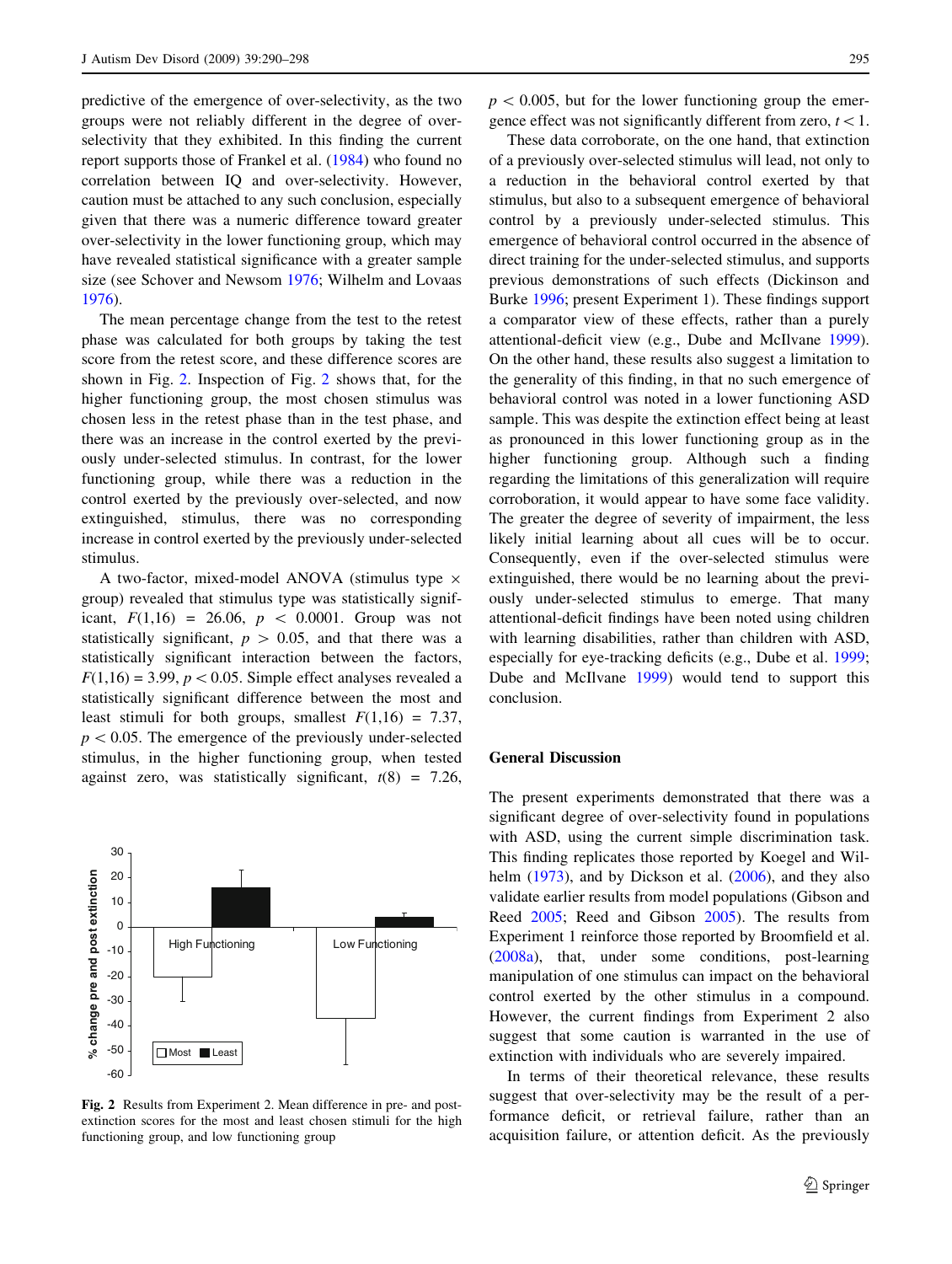under-selected cues came to control behavior after the extinction of the previously over-selected cues, it would suggest that higher-functioning children with ASD do not over-select merely because they do not attend to all the stimuli present (Lovaas et al. [1971](#page-7-0)). In fact, the current results for high-functioning children with ASD support the work of both Plaisted et al. ([1998\)](#page-8-0), who found that children with ASD performed better at visual search tasks that required them to switch their attention, and Pascualvaca et al. [\(1998](#page-7-0)), who found that participants with ASD performed as well as control participants on a computer task that required successive comparisons. That the current finding is limited to children with ASD who were higher functioning, and not those who were lower functioning, may also explain the apparent discrepancies in the existing literature on attention, in that different samples may well display different patterns of attention-switching deficit (cf. Treisman [1969](#page-8-0)).

At least for higher-functioning children with ASD, the current findings suggest that cues initially exerting little stimulus control can subsequently come to control behavior with no further training than the removal of control from other cues. This replicates the findings from the animal literature (Kaufman and Bolles [1981\)](#page-7-0), and the human conditioning literature (Dickinson and Burke [1996](#page-7-0)). These results could be explained in conjunction with the comparator hypothesis (Miller and Matzel [1988](#page-7-0)).

The procedure used for decreasing control by the previously over-selected stimulus has potential utility for remediating the negative effects of stimulus over-selectivity in individuals with ASD. In fact, this procedure (technically a differential reinforcement of alternative behavior schedule) represents a very simple technique for potentially increasing the number of cues that control the behavior of children with ASD. Traditionally, approaches to remediating over-selectivity have focused on administration of an observing response procedure (e.g., Constantine and Sidman [1975;](#page-7-0) Dube and McIlvane [1999](#page-7-0); Stromer et al. [1993](#page-8-0)). The observing response procedure represents an intervention whereby the participant is brought in contact with all elements of the compound stimuli at the outset of training. It is, thus, assumed that the participant has attended completely to the compound stimulus, and over-selectivity of any one element at the expense of the others is reduced. Observing response procedures have been shown to reduce the effects of stimulus over-selectivity (e.g., Dube and McIlvane [1999\)](#page-7-0), but the evidence suggests that the intervention effects are lost posttreatment (Broomfield et al. [2008b](#page-7-0); Dube and McIlvane [1999\)](#page-7-0). Thus, although there is evidence that the observing response procedure can reduce over-selectivity (e.g., Constantine and Sidman [1975](#page-7-0); Stromer et al. [1993\)](#page-8-0), this procedure may not promote long-term effects (see Dube

and McIlvane [1999\)](#page-7-0). Rather, the procedural benefits of an observing response intervention appear to be confined to the period of application of the intervention (Broomfield et al. [2008b](#page-7-0)). In contrast, the extinction procedure adopted by Broomfield et al. ([2008a](#page-7-0)) would, be definition, offer a post-intervention benefit to the participants. Some caution may be needed, however, and certainly clinical studies are required. In the current study, the procedure resulted in the participants not selecting for the previously preferred stimulus card in favor of selecting for the previously less preferred stimulus card. This may be of benefit in some clinical circumstances, but not all. For example, if this is extrapolated to a stimulus array such as letters in words, or a countenance on the face of a social partner, it may mean that part of the information from the stimulus array (i.e., that which was extinguished) could be lost, and one might be substituting one over-selected stimulus, or set of stimuli, for another.

It may be worth noting in this context, that another procedure has been used to reduce over-selectivity in children with ASD, which involves the training of successive conditional discriminations (e.g., Koegel and Schreibman [1977;](#page-7-0) Schreibman et al. [1982](#page-8-0)). This procedure has been shown to reduce over-selectivity and, importantly, to directly impact learning situations wherein these children's over-selectivity has been reduced and, thus, allow for learning stimulus compounds the children previously had failed to learn.

However, both the theoretical and the practical implications of these findings need to be treated, at this point, with caution. The results reported in Experiment 2 for the lower functioning children were at odds with those reported in Experiments 1 and 2 for the higher-functioning children. Lower functioning children in Experiment 2 did not show this extinction-induced emergence effect. It is possible that the low-functioning participants in Experiment 2 had deficits in attention, as well as those concerning the function of the comparator system. Where learning problems may be an issue (such as for those with learning disabilities, as reflected by a low IQ score), this mechanism may be pronounced (see also McHugh and Reed [2007](#page-7-0)). Moreover, it is possible, as Treisman [\(1969](#page-8-0)) suggested that the deficit could be in switching attention for these participants. These findings suggest that extinction may be a useful tool in combating over-selectivity, but only in higher functioning people with ASD. Moreover, that the effect is not witnessed in lower functioning individuals may limit its generality as a potential clinical intervention.

In summary, the findings of the current report reinforce those of Broomfield et al.  $(2008a,b)$  $(2008a,b)$  $(2008a,b)$  showing that, when behavioral control by previously over-selected cues is removed, previously under-selected cues come to control behavior. This shows that extinction can be used in shifting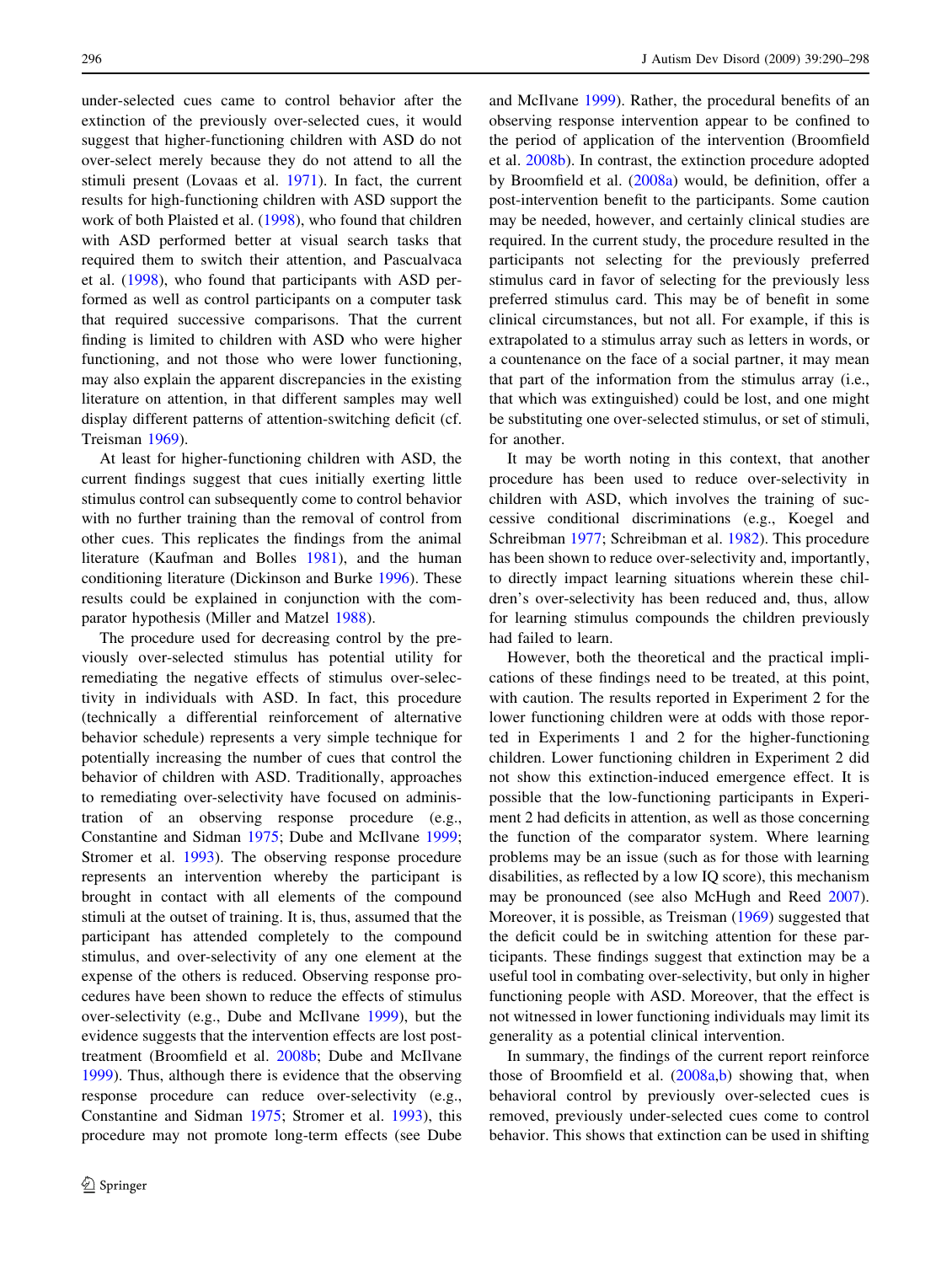<span id="page-7-0"></span>behavioral control. However, this effect was only found to be significant in a higher functioning population. It is possible that lower functioning people autism do have problems attending to compound cues and this would need to be considered when thinking about the design of behavioral interventions.

Acknowledgments We would like to acknowledge the kind participation of the children and their parents in this research, and we thank them very much for their time. Thanks are due to the schools who participated. Thanks are due to Lisa A. Osborne for her support. This research was funded in part by a grant from the Disabilities Trust to the first author.

#### References

- Allen, K. D., & Fuqua, R. W. (1985). Eliminating selective stimulus control: A comparison of two procedures for teaching mentally retarded children to respond to compound stimuli. Journal of Experimental Child Psychology, 39, 55–71. doi[:10.1016/0022-](http://dx.doi.org/10.1016/0022-0965(85)90029-3) [0965\(85\)90029-3](http://dx.doi.org/10.1016/0022-0965(85)90029-3).
- Anderson, C. J., Colombo, J., & Shaddy, J. (2006). Visual scanning and pupillary responses in young children with autistic spectrum disorder. Journal of Clinical and Experimental Neuropsychology, 28, 1238–1256. doi:[10.1080/13803390500376790.](http://dx.doi.org/10.1080/13803390500376790)
- Birnie-Selwyn, B., & Guerin, B. (1997). Teaching children to spell: Decreasing consonant cluster errors by eliminating selective stimulus control. Journal of Applied Behavior Analysis, 30, 69–91. doi[:10.1901/jaba.1997.30-69](http://dx.doi.org/10.1901/jaba.1997.30-69).
- Broomfield, L., McHugh, L., & Reed, P. (2008a). Re-emergence of under-selected stimuli, after the extinction of over-selected stimuli in an automated match to samples procedure. Research in Developmental Disabilities.
- Broomfield, L., McHugh, L., & Reed, P. (2008b). The effect of observing response procedures on the reduction of over-selectivity in a match to sample task: Immediate but not long term benefits. Research in Developmental Disabilities, 29, 217–234.
- Constantine, B., & Sidman, M. (1975). Role of naming in delayed matching-to-sample. American Journal of Mental Deficiency, 79, 680–689.
- Dickinson, A., & Burke, J. (1996). Within compound associations mediate the retrospective revaluation of causality judgements. Quarterly Journal of Experimental Psychology, 49, 60–80.
- Dickson, C. A., Wang, S. S., Lombard, K. M., & Dube, W. V. (2006). Over selective stimulus control in residential school students with intellectual disabilities. Research in Developmental Disabilities, 27, 618–631. doi:[10.1016/j.ridd.2005.07.004](http://dx.doi.org/10.1016/j.ridd.2005.07.004).
- Dunn, L. M., Dunn, L. M., Whetton, C., & Burley, J. (1997). The British Picture Vocabulary Scale (2nd ed.). London: NFER-Nelson.
- Dunn, L. M., Dunn, L. M., Whetton, C., & Pintilie, D. (1982). British Picture Vocabulary Scale. Windsor, Berks: NFER Nelson.
- Dube, W. V., Lombard, K. M., Farren, K. M., Flusser, D., Balsamo, L. M., & Fowler, T. R. (1999). Eye tracking assessment of stimulus over selectivity in individuals with mental retardation. Experimental Analysis of Human Behavior Bulletin, 13, 267–271.
- Dube, W. V., & McIlvane, W. J. (1997). Reinforcer frequency and restricted stimulus control. Journal of the Experimental Analysis of Behavior, 68, 303–316. doi:[10.1901/jeab.1997.68-303](http://dx.doi.org/10.1901/jeab.1997.68-303).
- Dube, W. V., & McIlvane, W. J. (1999). Reduction of stimulus over selectivity with nonverbal differential observing responses. Journal of Applied Behavior Analysis, 32, 25–33. doi: [10.1901/jaba.1999.32-25](http://dx.doi.org/10.1901/jaba.1999.32-25).
- Frankel, F., Simmons, J. Q., Fichter, M., & Freeman, B. J. (1984). Stimulus overselectivity in autistic and mentally retarded childrena research note. Journal of Child Psychology and Psychiatry, 25, 147–155. doi[:10.1111/j.1469-7610.1984.tb01727.x.](http://dx.doi.org/10.1111/j.1469-7610.1984.tb01727.x)
- Gibson, E., & Reed, P. (2005). Stimulus over-selectivity in rats. Journal of Autism and Developmental Disorders, 35, 851–859. doi[:10.1007/s10803-005-0030-9](http://dx.doi.org/10.1007/s10803-005-0030-9).
- Huguenin, N. H. (1997). Employing computer technology to assess visual attention in young children and adolescents with severe mental retardation. Journal of Experimental Child Psychology, 65, 141–170. doi[:10.1006/jecp. 1996.2357](http://dx.doi.org/10.1006/jecp. 1996.2357).
- Kaufman, M. A., & Bolles, R. C. (1981). A non associative aspect of overshadowing. Bulletin of the Psychonomic Society, 18, 318–320.
- Koegel, R. L., & Schreibman, L. (1977). Teaching autistic children to respond to simultaneous multiple cues. Journal of Experimental Child Psychology, 24, 299–311. doi:[10.1016/0022-0965\(77\)](http://dx.doi.org/10.1016/0022-0965(77)90008-X) [90008-X](http://dx.doi.org/10.1016/0022-0965(77)90008-X).
- Koegel, R. L., Schreibman, L., Britten, K., & Laitinen, R. (1979). The effects of schedule of reinforcement on stimulus overselectivity in autistic children. Journal of Autism and Developmental Disorders, 9, 383–397. doi:[10.1007/BF01531446.](http://dx.doi.org/10.1007/BF01531446)
- Koegel, R. L., & Wilhelm, H. (1973). Selective responding to multiple cues by autistic children. Journal of Experimental Child Psychology, 15, 442–453. doi[:10.1016/0022-0965\(73\)90094-5](http://dx.doi.org/10.1016/0022-0965(73)90094-5).
- Kemner, C., & Van Engeland, H. (2006). ERPs and eye movements reflect atypical visual perception in pervasive developmental disorder. Journal of Autism and Developmental Disorders, 36, 45–54. doi[:10.1007/s10803-005-0041-6](http://dx.doi.org/10.1007/s10803-005-0041-6).
- LeBlanc, L. A., Carr, J. E., Crossett, S. E., Bennett, C. M., & Detweiler, D. M. (2005). Intensive outpatient behavioral treatment of primary urine incontinence of children with autism. Focus on Autism and Other Developmental Disabilities, 20, 98– 105. doi[:10.1177/10883576050200020601.](http://dx.doi.org/10.1177/10883576050200020601)
- Litrownik, A. J., McInnis, E. T., Wetzel-Pritchard, A. M., & Filipelli, D. L. (1978). Restricted stimulus control and inferred attentional deficits in autistic and retarded children. Journal of Abnormal Psychology, 87, 554–562. doi[:10.1037/0021-843X.87.5.554.](http://dx.doi.org/10.1037/0021-843X.87.5.554)
- Lovaas, O. I., Berberich, J. P., Perloff, B. F., & Schaeffer, B. (1966). Acquisition of imitative speech in schizophrenic children. Science, 151, 705–707. doi:[10.1126/science.151.3711.705](http://dx.doi.org/10.1126/science.151.3711.705).
- Lovaas, O. I., Koegel, R. L., & Schreibman, L. (1979). Stimulus overselectivity in autism: A review of research. Psychological Bulletin, 86, 1236–1253. doi:[10.1037/0033-2909.86.6.1236](http://dx.doi.org/10.1037/0033-2909.86.6.1236).
- Lovaas, O. I., & Schreibman, L. (1971). Stimulus over selectivity of autistic children in a two stimulus situation. Behaviour Research and Therapy, 9, 305–310. doi:[10.1016/0005-7967\(71\)90042-8.](http://dx.doi.org/10.1016/0005-7967(71)90042-8)
- Lovaas, O. I., Schreibman, L., Koegel, R., & Rehm, R. (1971). Selective responding by autistic children to multiple sensory inputs. Journal of Abnormal Psychology, 77, 211–222. doi: [10.1037/h0031015.](http://dx.doi.org/10.1037/h0031015)
- Matzel, L. D., Schachtman, T. R., & Miller, R. R. (1985). Recovery of an overshadowed association achieved by extinction of the overshadowing stimulus. Learning and Motivation, 16, 398–412. doi[:10.1016/0023-9690\(85\)90023-2](http://dx.doi.org/10.1016/0023-9690(85)90023-2).
- McHugh, L., & Reed, P. (2007). Age trends in stimulus overselectivity. Journal of the Experimental Analysis of Behavior, 88, 369–380. doi[:10.1901/jeab.2007.88-369.](http://dx.doi.org/10.1901/jeab.2007.88-369)
- Meisel, C. J. (1981). Stimulus over-selectivity by mentally retarded adolescents: Effects of pre-training on cue identification. American Journal of Mental Deficiency, 86, 317–322.
- Miller, R. R., & Matzel, L. D. (1988). The comparator hypothesis: A response rule for the expression of associations. In G. H. Bower (Ed.), The psychology of learning and motivation (Vol. 22, pp. 51–92). San Diego, CA: Academic Press.
- Pascualvaca, D., Fantie, B., Papageorgiou, M., & Mirsky, A. (1998). Attentional capacities in children with autism: Is there a general